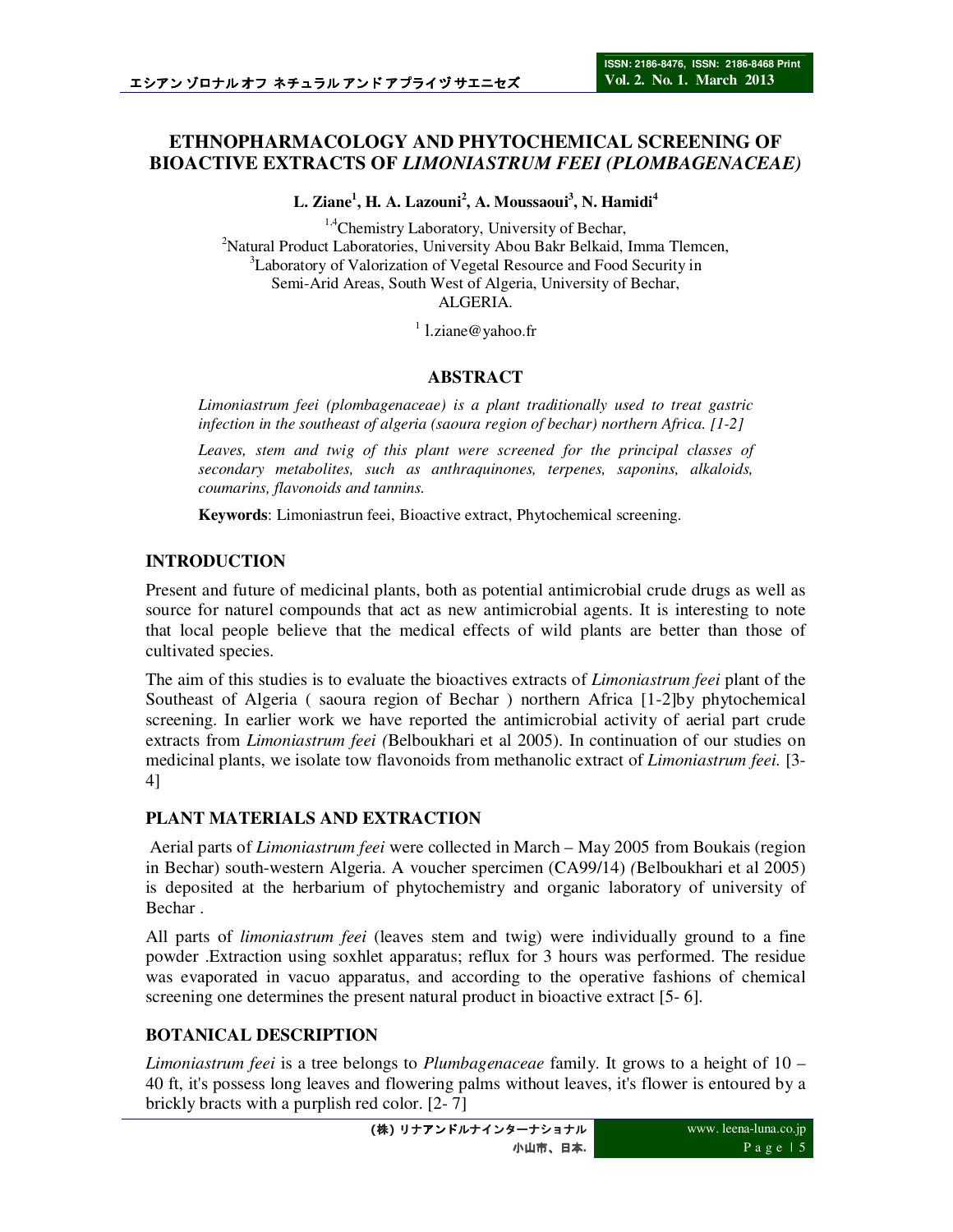*Limoniastrum feei* is common plant known under the name vernacular "Melefet Khadem" and used as a common herbal drug in the south-western Algeria (Ozenda, 1983, Cheriti et al 2004).



Figure 1. General morphology of Limoniastrum feei



Figure 2. Limoniastrum feei

### **Study Area**

The district of Bechar (Saoura region of Bechar) is an area of 161400 km, it's situated between the high trays and the big sahara, in the SouthEast of Algeria Northern Africa. It's 1000 km far from the capital Algiers.

Climate is of the Sahara continental, it's whole dry, cold season starts from December to February and lasts May, June, July and August constitute a hot season it can reach the 40 ºC. [8- 9]

### **Population**

The majority of the population consists of four important origins: dewimenâ, ouled djerir, cheraga and ksouri. A total population is 180115(1999). The language of the inhabitants is Arabic. The people's main source of living in this region is farming. [8- 10]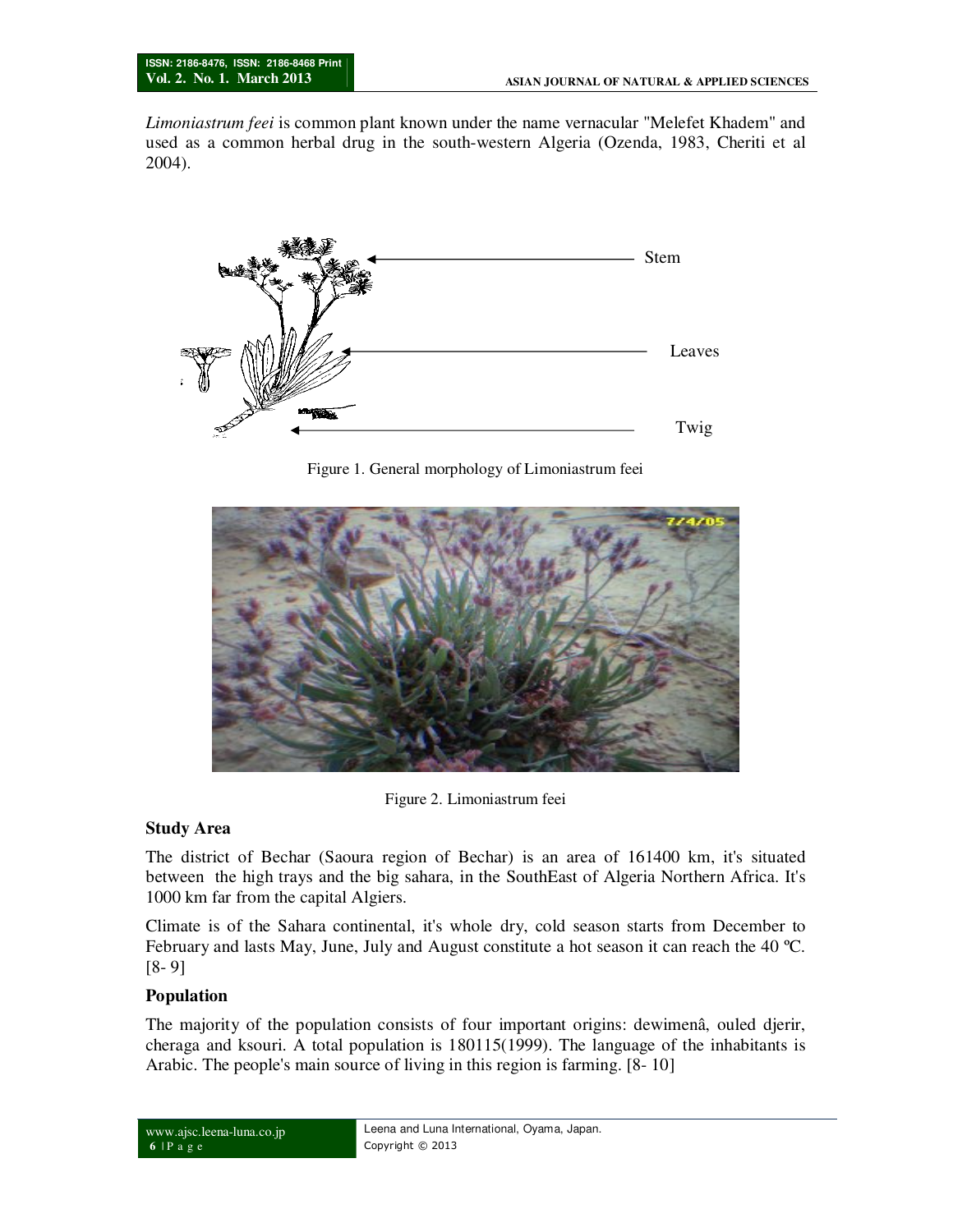

Figure 3. The location of Bechar district, Algeria

### **Ethno pharmacology Screening**

According to the results of ethno pharmacology study to several medical plants that are used in Bechar (Southeast of Algeria) in traditional medicine, it carries out by laboratory LPSO (1998). We are interested to deepen the investigation of this specie.

# **METHODOLOGY**

This ethno pharmacological investigation realized in the town of Bechar, during three months, failing to the pin inquiry, including one hundred persons.

Questionnaire include question on vernacular name, plant parts used, the plant part from (dried or fresh), medicinal use of plant medicinal preparation methods and the taken dose.

Gross-checked by interviewing elderly people aged between 50 and 70 years old, who had traditional knowledge about plants.

### **RESULTS AND DISCUSSION**

Statistical information on the plant medicinal value authenticity used by the patients and elderly people is shown in the following histogram.

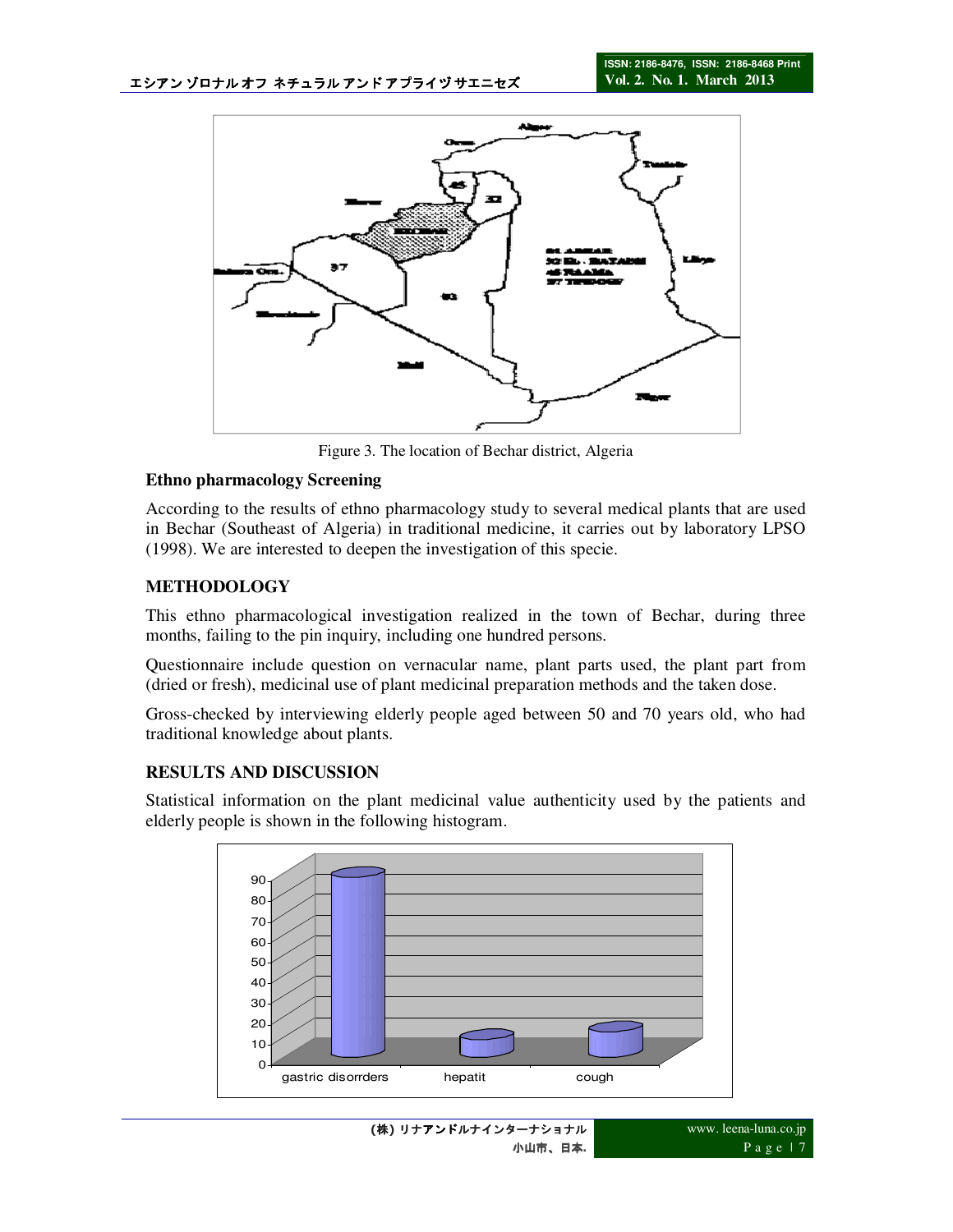Preparations are usually made by using an entire plant parts.

The majority of medicinal traditional plants were prepared using water as solvent.

#### **Phytochemical Screening**

According to the results of biological screening of several extracts of three parts of *Limoniastrum feei* (leaves, stem and twig) [3- 4].The methanolic and heptan extracts of these parts of *Limoniastrum feei* were selected ( table1 ) and were carried out a phytochelical screening on the active extracts for this plants.

| Parts<br>Use | Escheric<br>hia coli | pseudomon<br>as<br>aeruginosa | enterococ<br>cus facalis | klebsiella<br>pneumoniae | Staphylo<br>cocu<br>aureus | candida<br>albicans | Saccharomyc<br>es<br>$\cdot$<br>cereviceae |
|--------------|----------------------|-------------------------------|--------------------------|--------------------------|----------------------------|---------------------|--------------------------------------------|
| Leaves       | MeOH                 | <b>MeOH</b>                   | MeOH                     | <b>MeOH</b>              | MeOH                       | <b>MeOH</b>         | MeOH                                       |
| Twig         | MeOH                 | MeOH                          | MeOH                     | <b>MeOH</b>              | MeOH                       | <b>MeOH</b>         | MeOH                                       |
| <b>Stem</b>  | MeOH                 | MeOH                          |                          | Heptan                   | MeOH                       | Heptan              |                                            |

#### **Table 1. Extracts selected**

The crude of metenolic and heptane extracts of three parts of Limoniastrum feei were screened for the presence of saponins, flavonoids, tannins.

| Natural products      | leaves |       | twig      |       | stem |       |           |
|-----------------------|--------|-------|-----------|-------|------|-------|-----------|
| <b>Extracts</b>       | MeOH   | Water | MeOH      | Water | MeOH | Water | Heptan    |
| Alcaloïds             |        |       |           |       |      |       |           |
| Saponins              | $+$    | $+$   | $+$       | $+$   | $+$  | $+$   | $+$       |
| Terpens               | $+$    |       | $+$       | $+$   |      | $+$   | $+$       |
| Tanins                | $+$    | $+$   | $+$       | $+$   | $+$  | $+$   | $+$       |
| Flavonoïds            | $+$    | $+$   | $+$       | $+$   | $+$  | $+$   | $+$       |
| Free Flavonoïds       | $+$    | $+$   | $+$       | $+$   | $+$  | $+$   | $+$       |
| Heterosids flavonoïds | $+$    | $+$   | $+$       | $+$   | $+$  | $+$   | $+$       |
| Steroids              | $+$    |       |           |       |      |       | $\ddot{}$ |
| cardenolids           |        |       | $\ddot{}$ |       | $+$  |       | $+$       |

**Table 2. Results of chemical screening of the aerial part of Limoniastrum feei** 

+: existence, - : not detected

Qualitative phytochemical screening of the water; methanolic and heptane extract of three parts of *Limoniastrum feei* revealed the presence of saponins, tannins, Flavonoïds, free Flavonoïds and Heterosids flavonoïds. However, Alcaloïds were absent